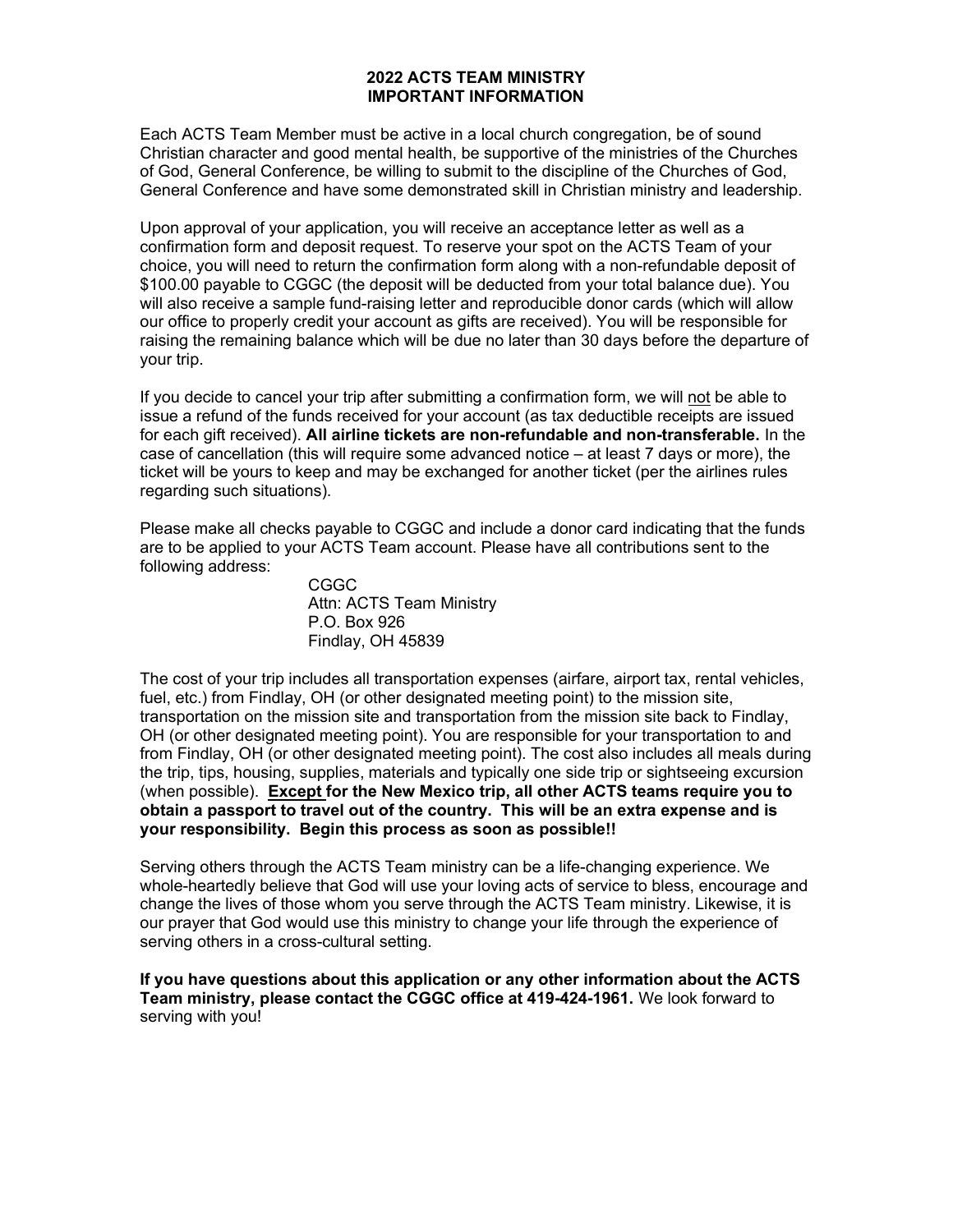# APPLICATION INSTRUCTIONS:

- 1) Complete your ACTS Team application (includes the application form, applicant signature form and parental consent form (only required for those applicants under the age of 18).
- 2) Please submit a typed personal statement of 1-2 pages explaining your relationship to Christ and your spiritual journey. This statement should make every attempt to address each of the following areas:
	- a. A brief explanation of your faith in Christ.
	- b. The effect your faith in Christ has had on your life and worldview.
	- c. The significant factors that have aided your growth as a Christian.
	- d. An understanding of your own strengths and weaknesses.
	- e. Your current struggles.
	- f. Your past and present involvement in Christian service.
	- g. An understanding of your spiritual gifts and special talents that can be utilized in Christian service.
	- h. Your personal motivation for participating in the ACTS Team ministry.
	- i. What you feel you can contribute to the team.
- 3) Select two individuals to complete your reference forms. One of the reference forms **must** be completed by a pastor from your church. You should give each person the reference form along with a stamped envelope (address listed below). The reference forms should be completed and returned to the CGGC by the person serving as your personal reference. Your application process isn't complete until we receive these reference forms, so please stress a timely return with the individuals serving as your personal references.
- 4) Please return your completed application form, personal statement, and a recent photo of yourself either by scanning and emailing to kelly@cggc.org or by mailing to the following address:

CGGC Attn: ACTS Team Ministry P.O. Box 926 Findlay, OH 45839

5) Your application will not be processed until all the application materials (completed application form, personal statement, photo, and two references) have been received. All application materials are due for 2022 trips no later than March 15, 2022. All teams are limited in size and team assignments will be made on a first-come, first-served basis.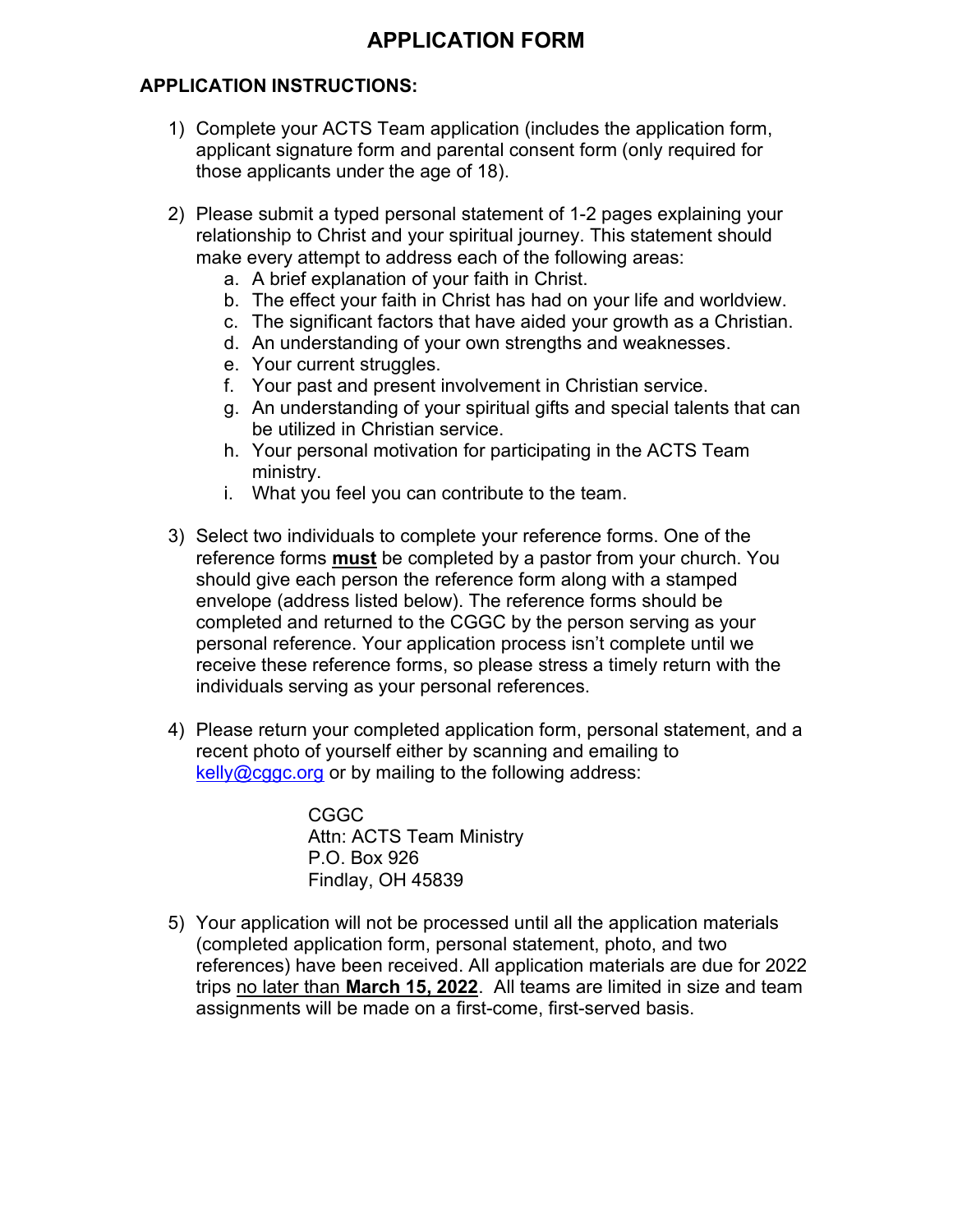# PERSONAL INFORMATION:

| Name $\overline{\phantom{a} \phantom{a}}$                                                                                          |                                   |  |  |
|------------------------------------------------------------------------------------------------------------------------------------|-----------------------------------|--|--|
| (First)                                                                                                                            | (Middle) <b>Example</b><br>(Last) |  |  |
|                                                                                                                                    |                                   |  |  |
|                                                                                                                                    |                                   |  |  |
| Home Phone ( ) Work Phone ( ) Cell Phone ( )                                                                                       |                                   |  |  |
| E-mail<br><b>Address</b><br>(Please NOTE this address will be used to keep you informed about donations received and trip details) |                                   |  |  |
| Gender: Male Female                                                                                                                |                                   |  |  |
|                                                                                                                                    |                                   |  |  |
|                                                                                                                                    |                                   |  |  |
|                                                                                                                                    |                                   |  |  |
| Please check $(\checkmark)$ the trip for which you are applying:                                                                   |                                   |  |  |

| <b>APPLY</b> | <b>COUNTRY</b>    | <b>DATE</b>      | <b>PRICE</b> |
|--------------|-------------------|------------------|--------------|
|              | Argentina         | June 9-16, 2022  | \$1,900      |
|              | <b>New Mexico</b> | June 21-30, 2022 | \$995        |
|              | <b>Nicaragua</b>  | July 7-14, 2022  | \$1,400      |

\*Please note that dates are subject to change.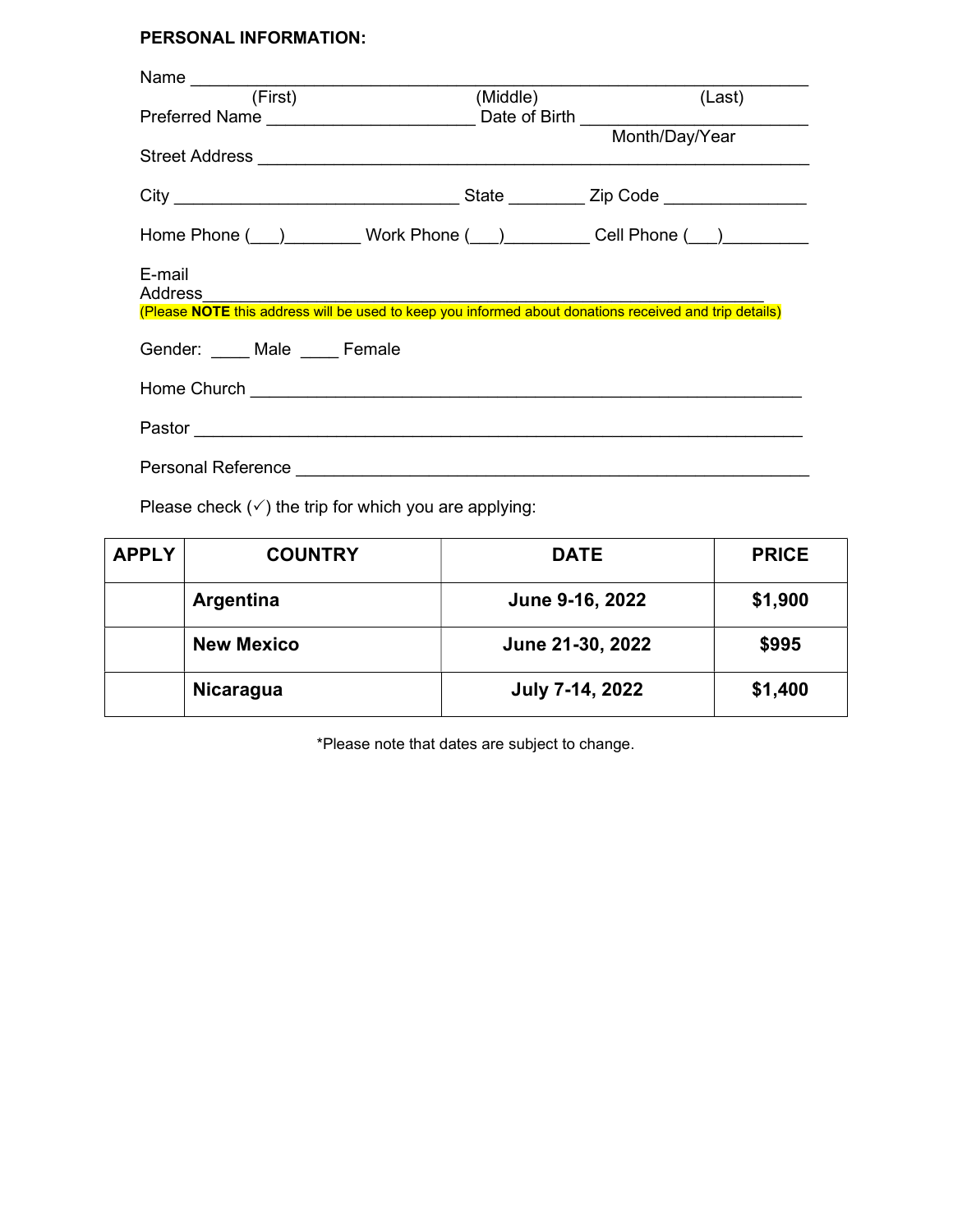Please rate the areas of ministry you are interested in, gifted for, or prefer to do (using 1 for most preferred to 3 for least preferred):

Public speaking example is resonal evangelism/witnessing Working with children <br>Music performance – vocal Drama/theater arts \_\_\_ Music performance – vocal  $\overline{\phantom{a}}$  Drama<br>Music performance – instrumental Crafts  $\overline{\phantom{a}}$  Music performance – instrumental \_\_\_\_ Photography \_\_\_\_ Painting/staining \_\_\_\_ Construction skills \_\_\_\_ Sports/recreation Leading worship example of the Computers/technical Service projects entitled and the State of Other skills/talents and the Service projects and the Service of Se

# PHOTO/VIDEO CONSENT:

I give permission for photographs and videos in which I appear to be used for publications and public relations activities by Churches of God, General Conference.

This may include use in print and electronic media, social media, etc.

Signature Date Date Contract of the Contract of the Date Date Date Date Date

\_\_\_\_\_\_\_\_\_\_\_\_\_\_\_\_\_\_\_\_\_\_\_\_\_\_\_\_\_\_\_\_\_\_\_\_\_\_\_\_ \_\_\_\_\_\_\_\_\_\_\_\_\_\_\_\_\_\_

 $\mathcal{L}_\text{max}$  , and the contract of the contract of the contract of the contract of the contract of the contract of the contract of the contract of the contract of the contract of the contract of the contract of the contr Parent/Guardian Signature (if applicant is a minor) Date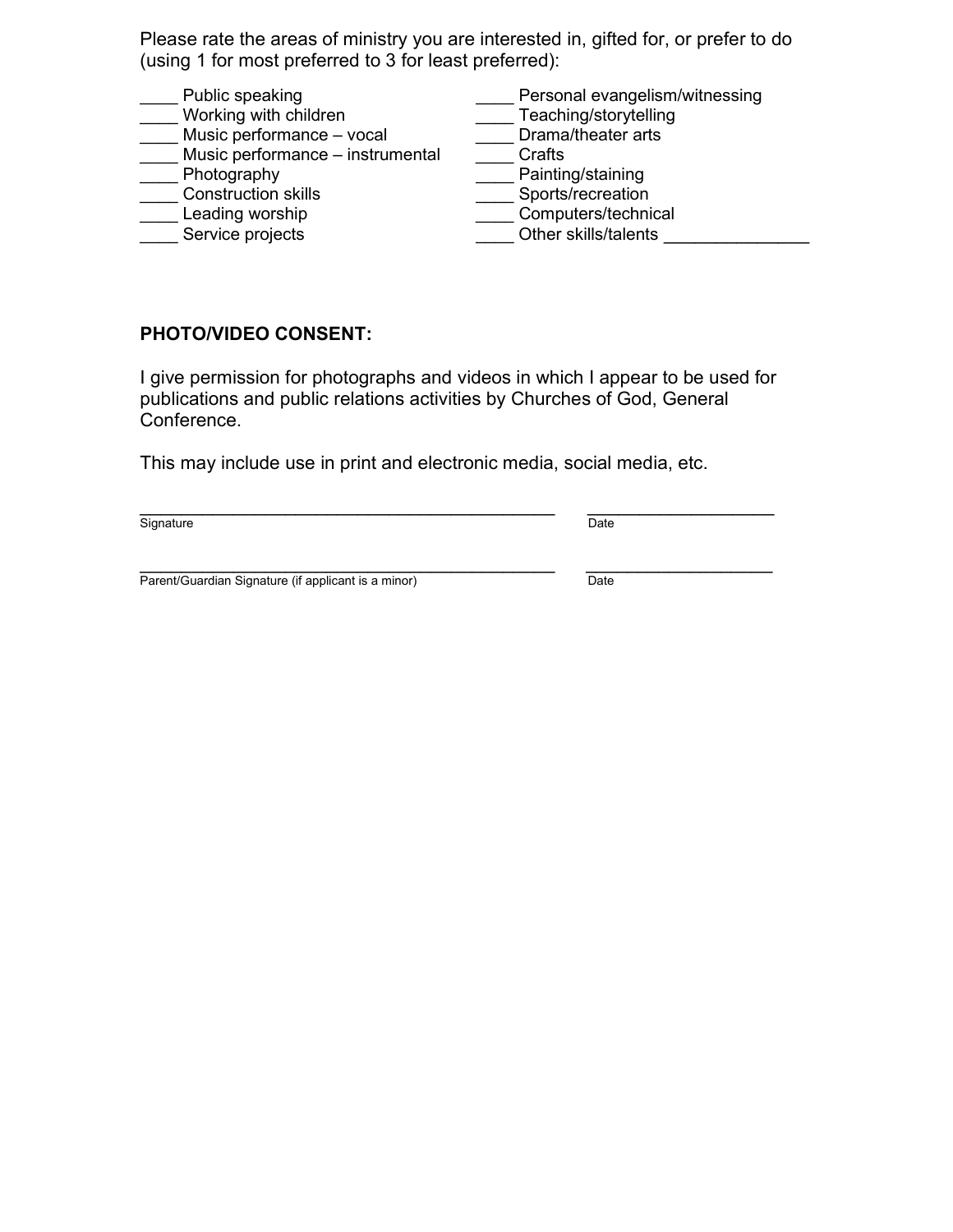#### HEALTH INFORMATION:

Do you have any medical problems or physical limitations? Yes No If YES, please explain:

Do you have any allergies or medical conditions that may be relevant to a physician in the event of an emergency? \_\_\_\_ Yes \_\_\_\_ No If YES, please explain:

Are you currently under a physician's care for any condition? \_\_\_\_ Yes \_\_\_\_ No If YES, please explain:

Do you have any special dietary needs? \_\_\_ Yes \_\_\_\_ No If YES, please explain:

Please list any medications you are currently taking:

Please list any emotional, social or psychological concerns (anxiety, stress, depression, etc…):

| Do you have health insurance? Yes No                       |                          |
|------------------------------------------------------------|--------------------------|
| Name of Insurance Company <b>Name of Insurance Company</b> |                          |
| <b>Policy Number</b>                                       | Name of the Insured      |
| In case of emergency, contact:                             | Relationship ___________ |
| Home Phone () Work Phone ()                                | Cell Phone ( )           |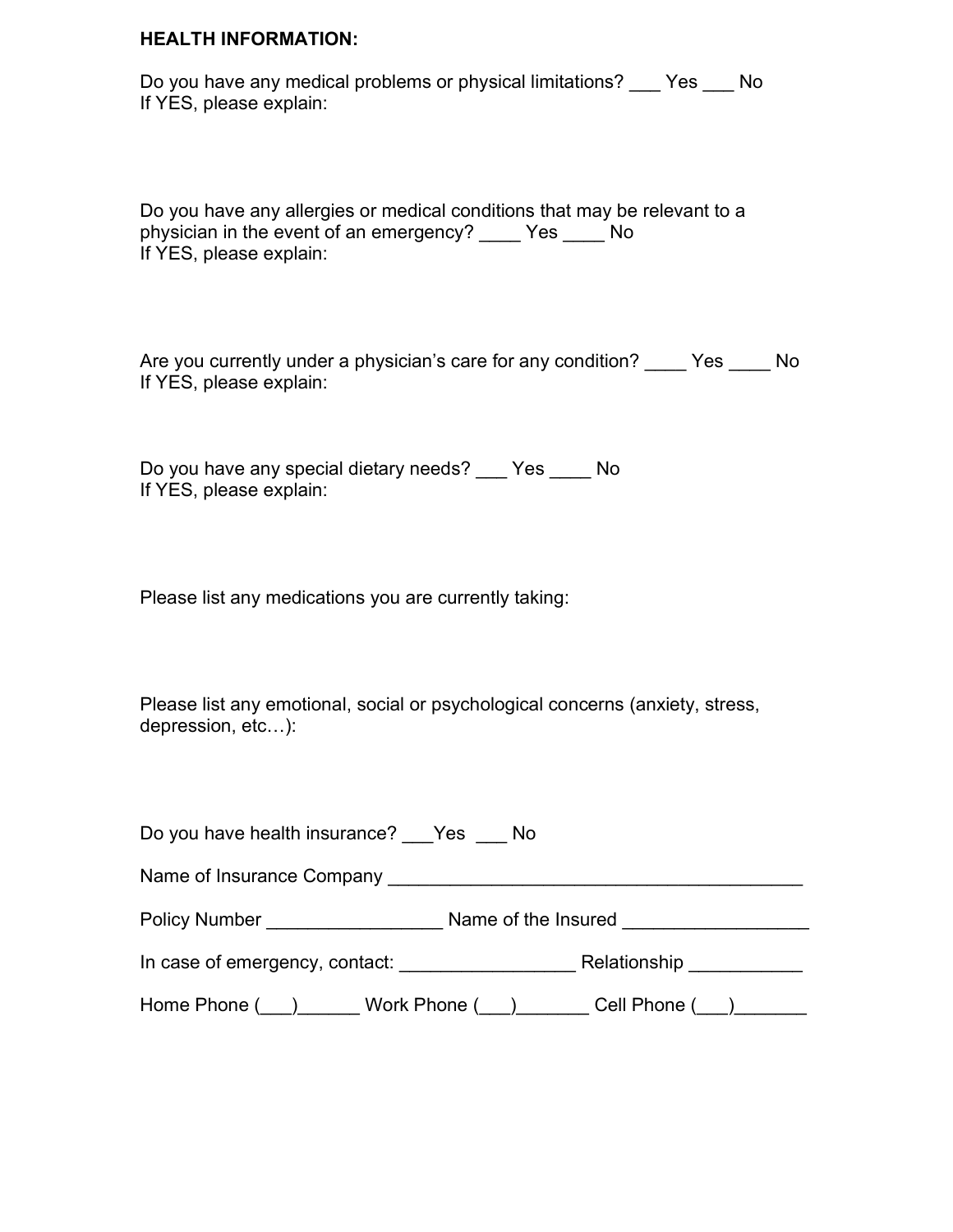### APPLICANT SIGNATURE FORM

### APPLICANT'S STATEMENT:

The information contained in this application is correct to the best of my knowledge. I authorize any references or churches listed in this application to give you any information (including opinions) that they may have regarding my character and fitness for an ACTS Team short-term mission trip. In consideration of the receipt and evaluation of this application by the ACTS Team ministry of the Churches of God, General Conference, I hereby release any individual, church, youth organization, charity, employer, reference, or any other person or organization, including record custodians, both collectively and individually, from any and all liability for damages of whatever kind or nature which may at any time result to me, my heirs, or family on account of compliance or any attempts to comply, with this authorization. I waive any right that I may have to inspect any information provided about me by any person or organization identified by me in this application.

Should my application be accepted, I agree to be bound by the Bylaws and policies of the Churches of God, General Conference and refrain from unscriptural conduct in the performance of my services on behalf of ACTS Team ministries. By signing this form, I also give the Churches of God, General Conference the permission, right, title and interest in any and all photographic images and video or audio recordings made during the ACTS Team ministry.

| <b>Signature of Applicant</b> | <b>Date</b> |
|-------------------------------|-------------|
|-------------------------------|-------------|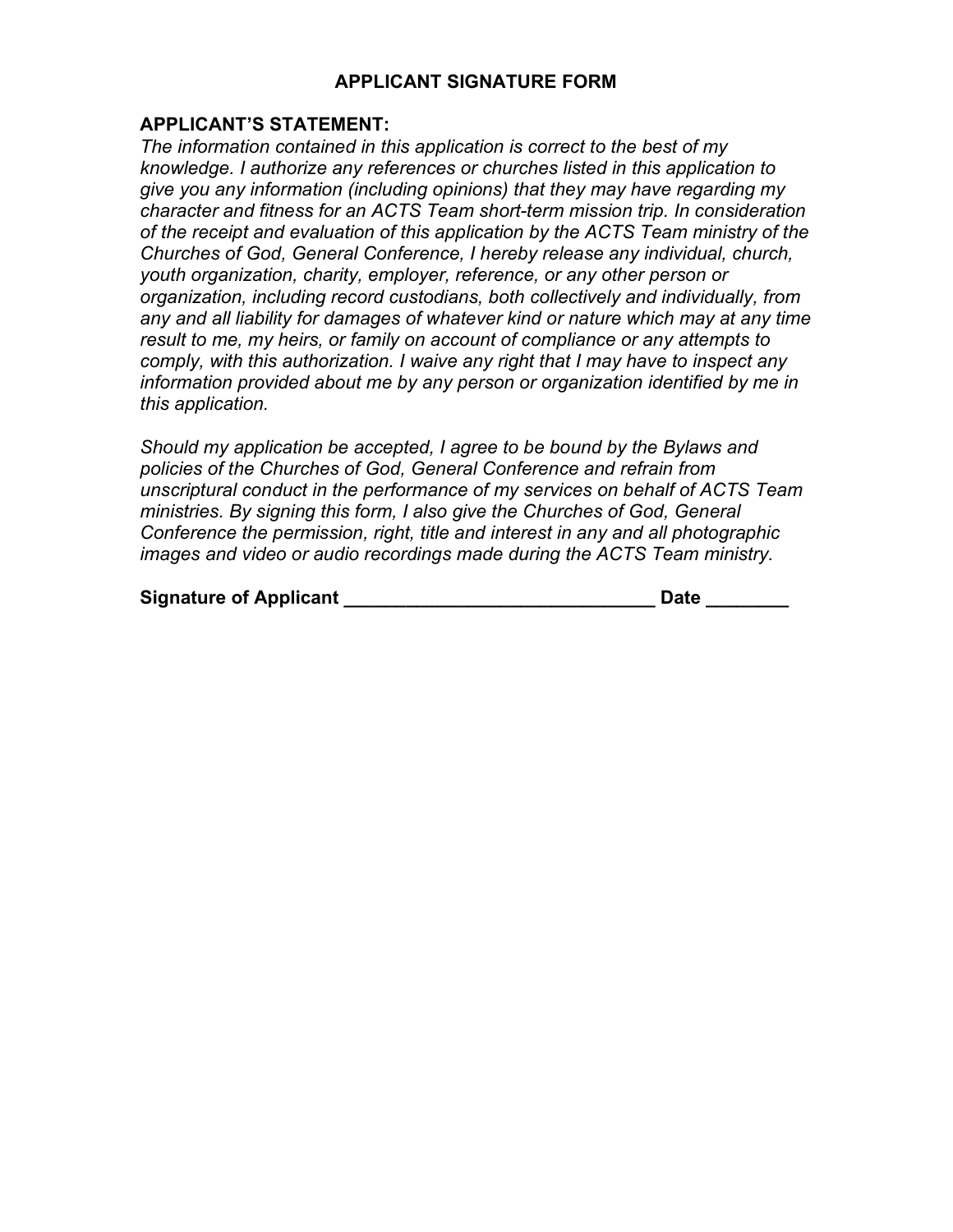## NOTICE – BACKGROUND INVESTIGATION

In connection with your employment with Churches of God, General Conference (CGGC), notice is hereby given that a consumer report and/or investigative consumer report may be obtained from a consumer reporting agency for employment purposes. These reports may contain information about your character, general reputation, personal characteristics and mode of living, whichever are applicable. They may involve personal interviews with sources such as your neighbors, friends or associates. The reports may also contain information about you relating to your criminal history, credit history, driving and/or motor vehicle records, education or employment history, or other background checks.

You have the right, upon written request made within a reasonable time after the receipt of this notice, to request disclosure of the nature and scope of any investigative consumer report prepared by contacting the Company and Protect My Ministry 14499 N. Dale Mabry Hwy., Suite 201 South, Tampa, FL 33618; Phone: 1-800-319-5581. For information about Protect My Ministry's privacy practices, see www.protectmyministry.com. The scope of this notice and below authorization is not limited to the present and, if you are hired, will continue throughout the course of your employment and allow the Company to conduct future screenings for retention, promotion or reassignment, as permitted by law and unless revoked by you in writing.

# ACKNOWLEDGEMENT AND AUTHORIZATION

By signing below I hereby authorize the obtaining of consumer reports and/or investigative consumer reports by the Company at any time after receipt of this authorization and throughout the course of my employment, if applicable.

| <b>Applicants Full Name</b>   | Signature                     |        |
|-------------------------------|-------------------------------|--------|
| <b>Social Security Number</b> | Date of Birth                 | Gender |
| Driver's License Number       | <b>Driver's License State</b> |        |
| <b>Current Address</b>        |                               | Date   |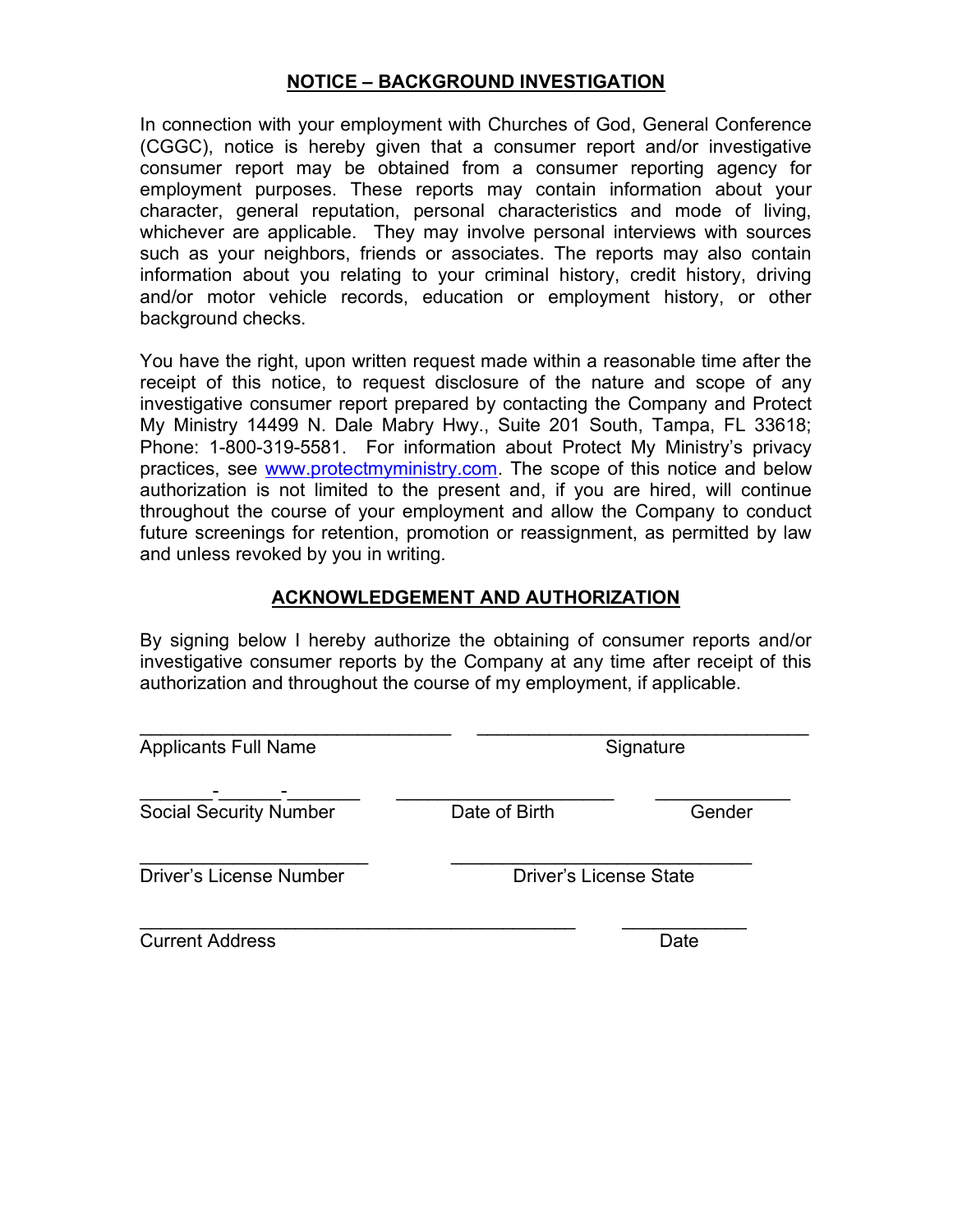#### PARENTAL CONSENT FORM

Required for team members under 18 years of age

| We,                  | , the parents/guardians of                                                 |
|----------------------|----------------------------------------------------------------------------|
| Parents or guardians |                                                                            |
|                      | , give our child, a minor of                                               |
| Name of Child        | Address                                                                    |
|                      |                                                                            |
| Address              |                                                                            |
|                      | permission to accompany a Churches of God, General Conference ACTS Team to |
|                      | and participate as a member of the group.                                  |

Location

Executed in the presences of:

We acknowledge that we are allowing our child to participate entirely upon our own initiative, risk, and responsibility. We further expressly authorize and consent to any xray examination, anesthetic, medical or surgical diagnosis or treatment, and/or hospital care under the general or special supervision, and on the advice of, a licensed physician, surgeon, anesthesiologist, dentist or other qualified medical personnel acting under their supervision, for our child, should the same become necessary because of illness or injury.

Now therefore, in consideration of the permission extended to our child to accompany the ACTS Team and participate in the short-term mission trip, we do hereby for ourselves, our child, our heirs, executors and administrators, remise, release and forever discharge the ACTS Team leaders, the Churches of God, General Conference, its officers, members, as well as all other participants and sponsors of said mission trip, acting officially or otherwise, from all claims, demands, actions or causes of action of any kind including the death of our child or any injury to our child or loss or damage to property which may occur from any cause during the trip as well as all ground and flight travel incident to such trip.

It is our intention by this document to consent to our child's participation in the ACTS Team short-term mission trip, to consent to allow the ACTS Team leaders to act in loco parentis for the duration of the mission trip; and to waive and forego all right of action of ourselves and our child against the parties herein before named.

| Notary Public | Parent/Guardian |  |
|---------------|-----------------|--|
| (Seal)        | Address         |  |
|               | Parent/Guardian |  |
| State of      | Address         |  |
| County of     |                 |  |
| Date          |                 |  |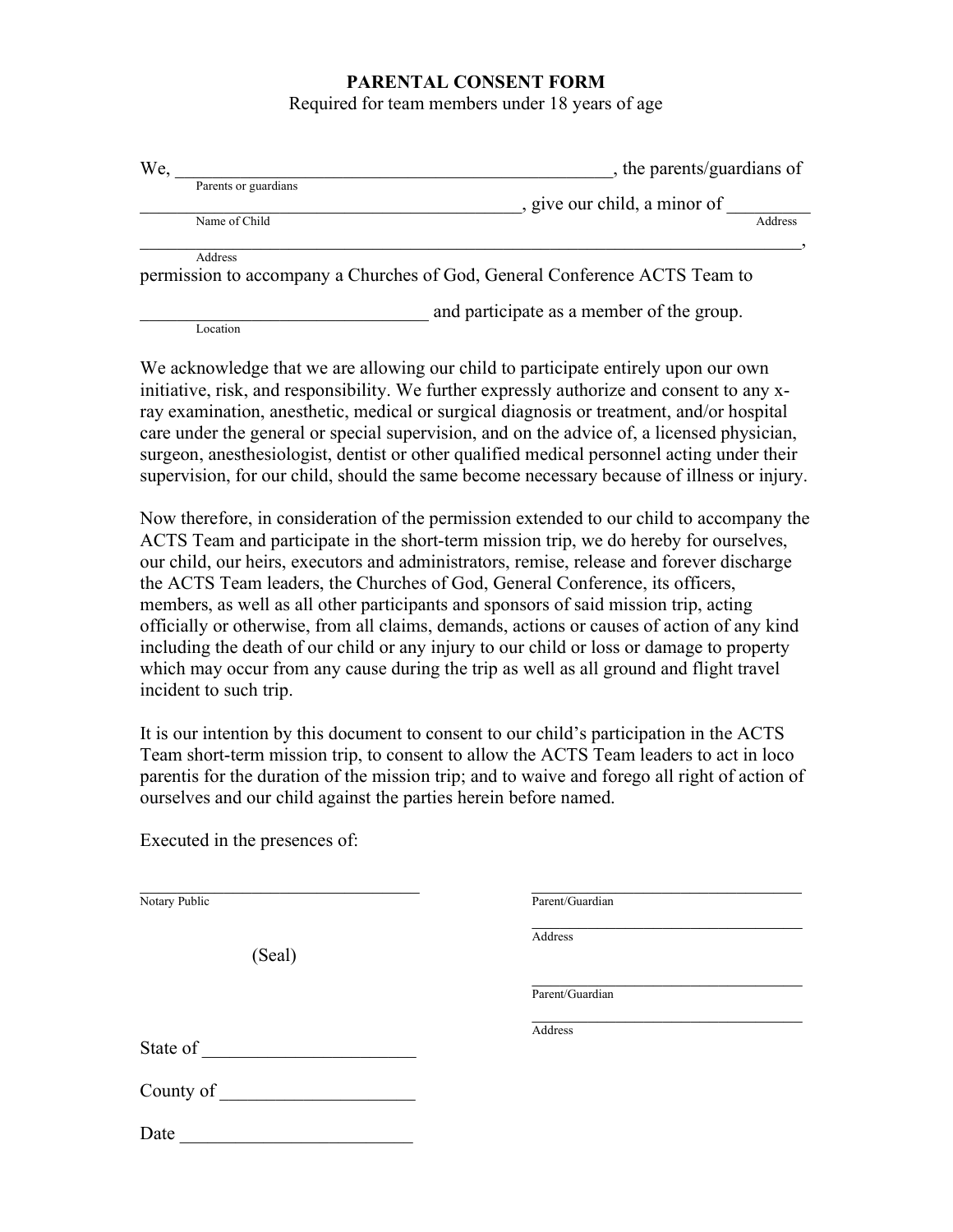### REFERENCE FORM 2022 ACTS TEAM MINISTRY

This is a personal reference for the same of the state of the state of the state of the state of the state of the state of the state of the state of the state of the state of the state of the state of the state of the stat to participate in an ACTS Team Ministry short-term mission trip with the Churches of God, General Conference. Please take a moment to answer the following questions regarding the applicant's readiness for short-term mission experience. The applicant has waived his/her right to examine this form and your responses will be held in strict confidence. The applicant's file will not be considered until this form is received.

#### GENERAL INFORMATION:

| Name                                          |                                  |                                  |                          |
|-----------------------------------------------|----------------------------------|----------------------------------|--------------------------|
| <b>Street Address</b><br>City<br>Home Phone ( | Work Phone (                     | <b>State</b>                     | Zip Code<br>Cell Phone ( |
| E-mail                                        |                                  |                                  |                          |
| Address                                       |                                  |                                  |                          |
| Are you the applicant's pastor?               |                                  | Yes<br>No.                       |                          |
| <b>CHARACTER REFERENCE:</b>                   |                                  |                                  |                          |
| Industry                                      | $\Box$ Conscientious             | $\Box$ Starts but doesn't finish | $\Box$ Lazy              |
| <b>Socially</b>                               | $\Box$ Well-liked                | $\Box$ Tolerated                 | $\Box$ Obnoxious         |
| <b>Responsibility</b>                         | $\Box$ Assumes Responsibility    | $\Box$ Dependable                | $\Box$ Unreliable        |
| <b>Team work</b>                              | $\Box$ Works well with others    | $\Box$ Independent               | $\Box$ Causes friction   |
| Spiritual status                              | $\Box$ Deep commitment           | $\Box$ Shows growth              | $\Box$ Little interest   |
| <b>Morals/Honesty</b>                         | $\Box$ High Christian principles | $\Box$ Average                   | $\Box$ Questionable      |
| Leadership                                    | $\Box$ Good leadership           | $\Box$ Leads at times            | $\Box$ Always a follower |
| <b>Reaction to authority</b>                  | $\Box$ Obedient                  | $\Box$ Questions authority       | $\Box$ Rebellious        |
| <b>Willingness to serve</b>                   | $\Box$ Eager                     | $\Box$ Average                   | $\Box$ Reluctant         |
| <b>Emotional stability</b>                    | $\Box$ Good control              | $\Box$ Fluctuates at times       | $\Box$ Unstable          |
| Creativity                                    | $\Box$ Imaginative               | $\Box$ Offers some new ideas     | $\Box$ Uninspired        |
| <b>Flexibility</b>                            | $\Box$ Open                      | $\Box$ Allows some change        | $\Box$ Needs a schedule  |

## EVALUATION QUESTIONS:

Please answer the following questions to help assess the applicant's readiness for ministry:

1) How long have you known the applicant? Describe your relationship with him/her.

2) Please evaluate his/her ability to function within a group or community.